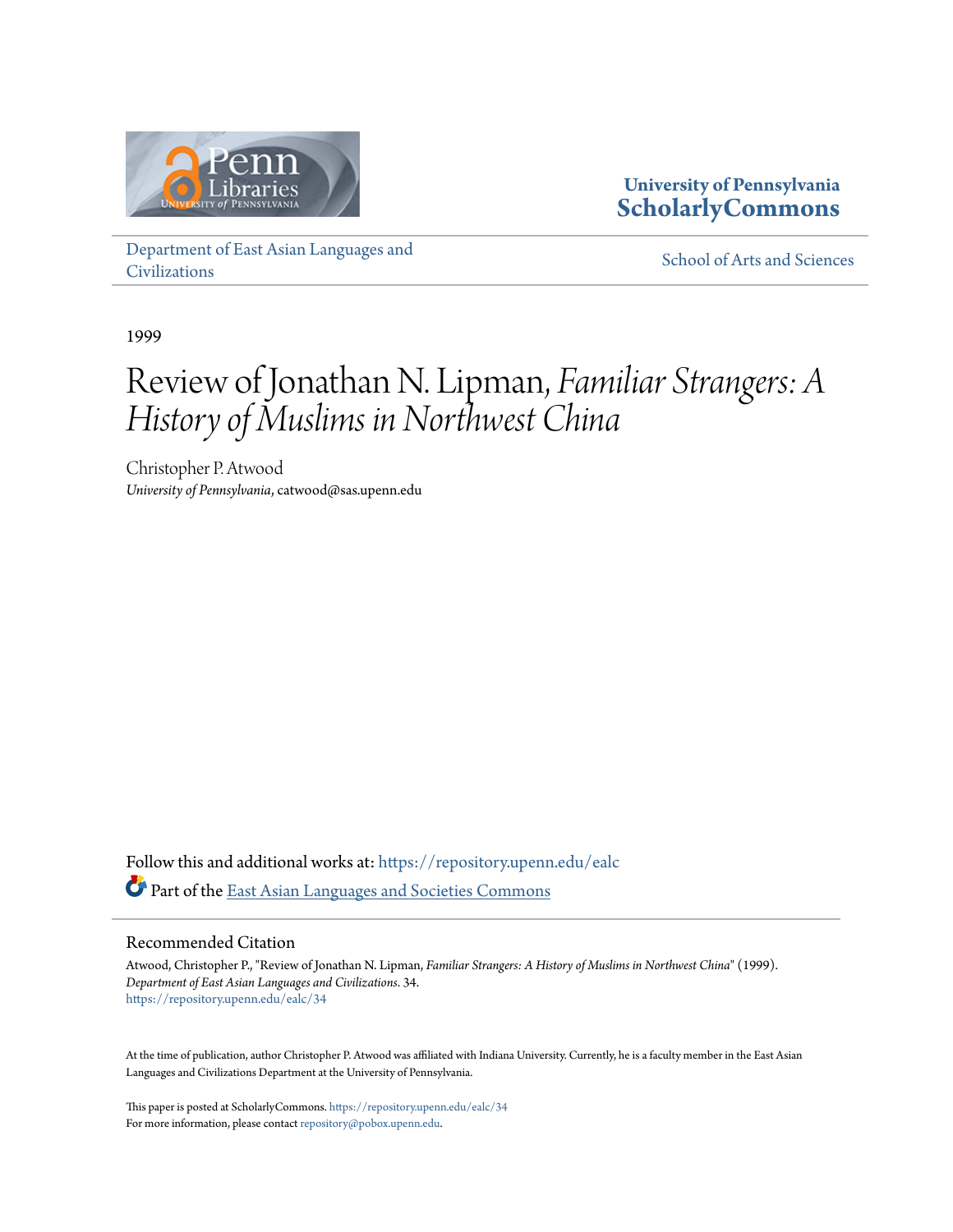### Review of Jonathan N. Lipman, *Familiar Strangers: A History of Muslims in Northwest China*

#### **Disciplines**

Arts and Humanities | East Asian Languages and Societies

#### **Comments**

At the time of publication, author Christopher P. Atwood was affiliated with Indiana University. Currently, he is a faculty member in the East Asian Languages and Civilizations Department at the University of Pennsylvania.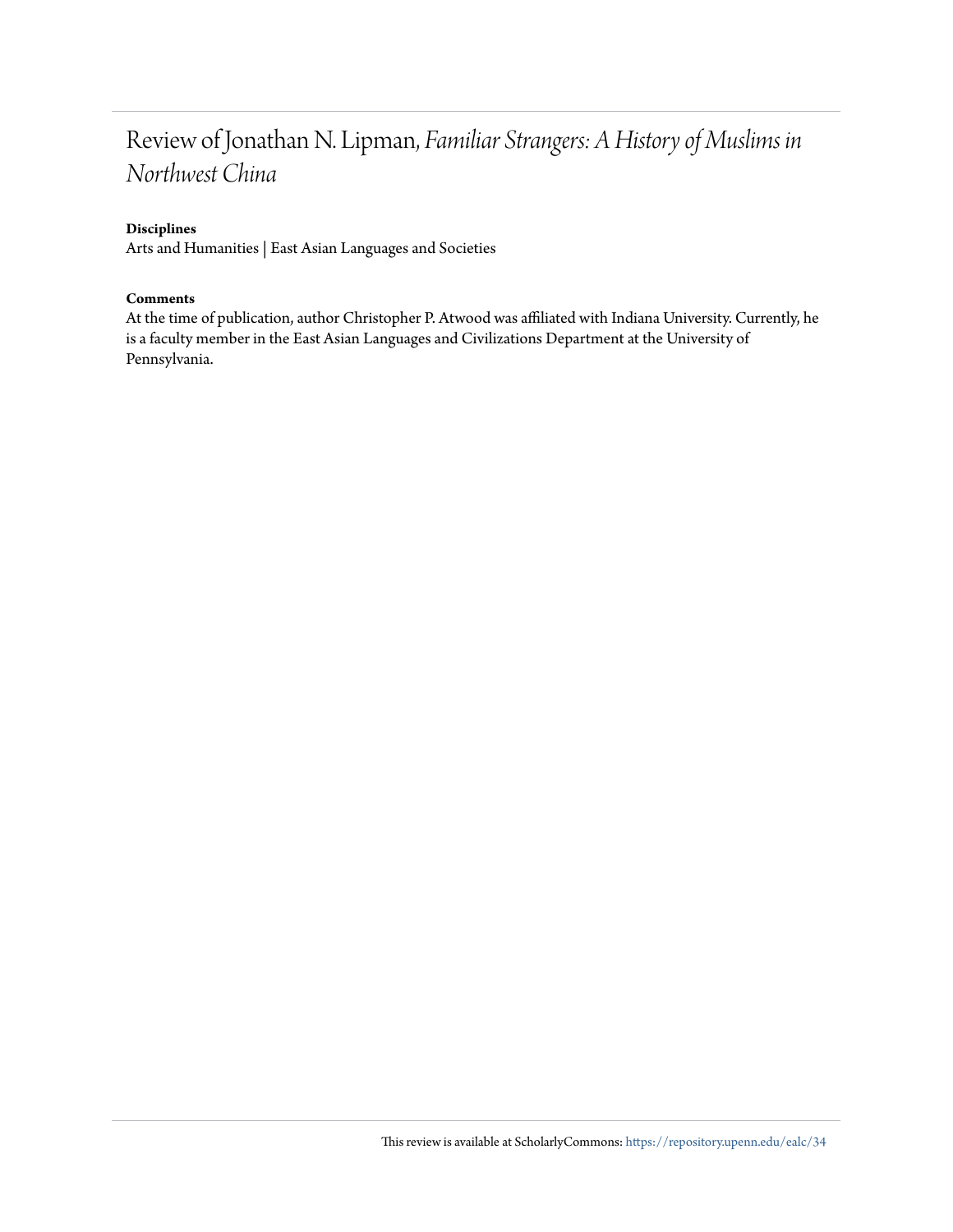# 86 REVIEWS

 Lipman, Jonathan N.: Familiar Strangers: A History of Muslims in Northwest China. (Seattle: University of Washington Press, 1997), xxxvi + 266 pp., \$ 22.50. ISBN 0-295-97644-6.

In Familiar Strangers, Jonathan Lipman dissolves the simplistic categories that he sees as obscuring the received views of the Muslim people of China. Chinese Muslims, he argues, dwell at the intersection of two powerful essential ized categories, Chinese and Muslim. To be Chinese is to be heir to a monolithic culture of unique assimilative power, while to be Muslim is to be a fanatic fol lower of a world religion homogenous from Morocco to Indonesia. To be Chinese and Muslim is thus to be a standing anomaly, someone either whose fidelity to Islam or whose Chinese identity is perpetually in doubt. Professor Lipman's endeavor is to demonstrate historically that the Chinese Muslims must be under stood from both sides of their identity - truly Chinese and truly Muslim - and whose lives cannot be therefore reduced to either broad-brush formula. In so doing he aims to recast the meaning both of "Islam" and of "China".

 The result is a useful and welcome introduction to Chinese Muslim history, focusing on the old area of Gansu province (including the Hui Autonomous Region of Ningxia, and the Xining area in Qinghai). Professor Lipman draws heavily on the renaissance of Hui historical studies in recent decades in China. While appreciating the new discoveries of this research in China, he dissents from the *minzu* paradigm that underlines it. In his view, Chinese scholars make a fundamental error when they treat the Chinese Muslims as discrete nationali ties - the Hui, or the Salar, or the Dongxiang - that have possessed coherent boundaries since their "ethnogenesis" in the Yuan-Ming transition. Like Dru Glad ney, whose *Muslim Chinese* the present work nicely complements, he sees these minzu categories as the creation of China's twentieth-century nationalist dis course. Thus Professor Lipman treats all Muslims native to Northwest China together and eschews the term Hui, considering its usage before 1949 to be so different in nuance from that after as to be seriously misleading.

 An introductory chapter argues for the author's refusal to center his narrative on any one Chinese Muslim community or behavior. Instead he sees the Chinese Muslims of Northwest China as a "patchwork society", the pieces of which he describes in brief but vivid sketches. (The historic photographs are also helpful.) He then surveys the early Muslim settlements in China, from the Tang through the Ming. In chapters three and four, the focus narrows to Northwest China, and the linked themes of how the introduction of Sufism led to internecine conflicts within the Chinese Muslim patchwork society, and how the lengthening shadows of anti-Muslim prejudice progressively poisoned relations between Muslims and both their non-Muslim neighbors and the Qing state. The confluence of these two trends led to the violent events of 1781-1784, 1862-1873, and 1895. Profes sor Lipman notes that conflicts between different Sufi methods of dhikr (remem brance of God) did not lead to violence in the rest of the Islamic world and suggests that from 1762 on the interference of an increasingly corrupt and anti- Muslim Qing state, along with the militarization of local communities committed to the legend of Muslim violence, created the conditions for the occasional out bursts of intra-communal friction to be defined as "Muslim rebellions" or "New Teaching banditry" and so treated in ways that provoked more violence.

JAH 33/1 (1999)